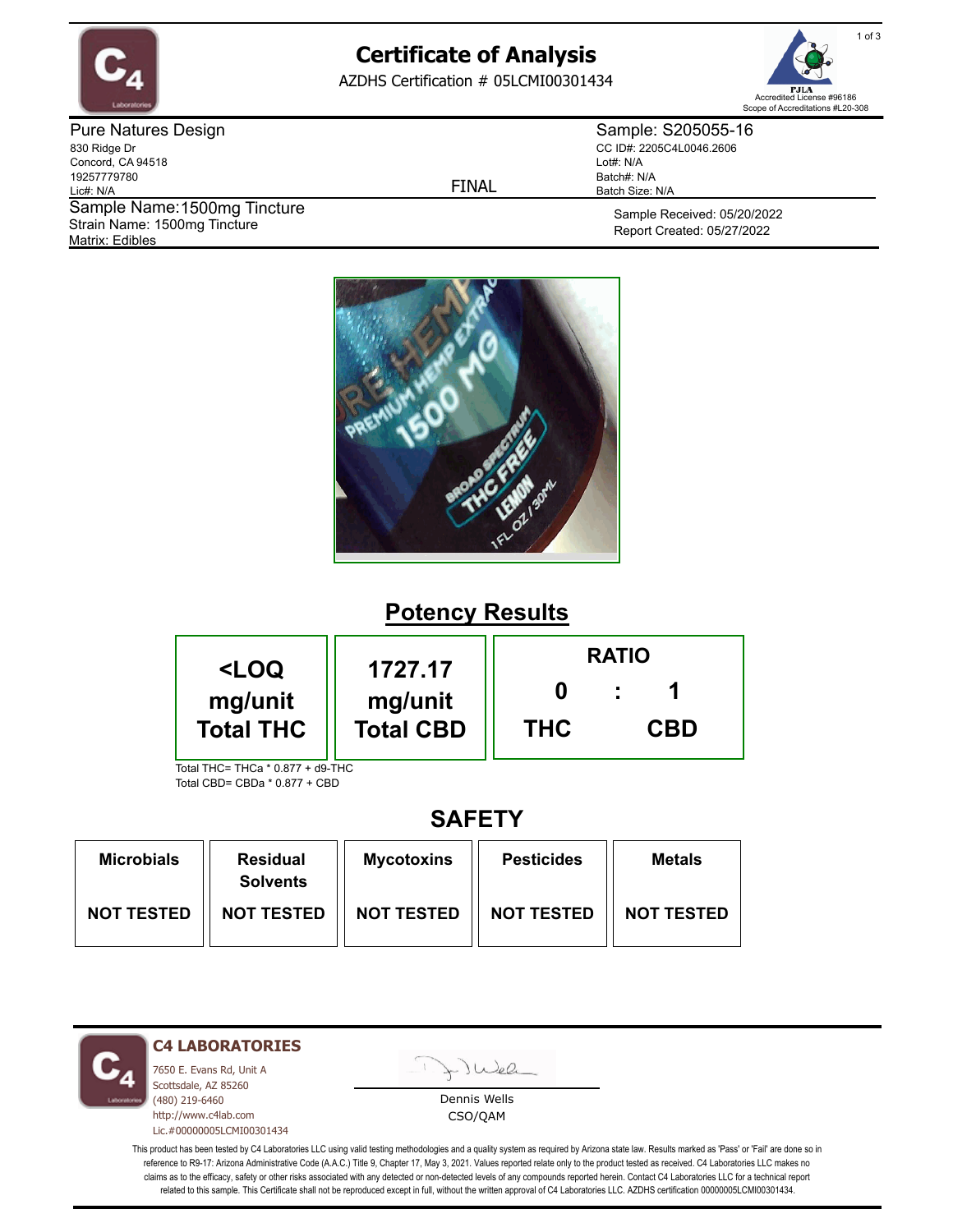

### **Certificate of Analysis**

AZDHS Certification # 05LCMI00301434



Pure Natures Design 830 Ridge Dr Concord, CA 94518 19257779780 Lic#: N/A Matrix: Edibles Sample Name: 1500mg Tincture Strain Name: 1500mg Tincture

FINAL

Sample: S205055-16 CC ID#: 2205C4L0046.2606 Lot#: N/A Batch#: N/A Batch Size: N/A

Sample Received: 05/20/2022 Report Created: 05/27/2022

### **Cannabinoids by HPLC - Commercial**

Date Analyzed: 05/24/2022 Analyst Initials: KWT

#### **Terpenes by GC-FID- Commercial** Date Analyzed: 05/25/2022 Analyst Initials: HMM

| Date Analyzed: 05/24/2022<br>Analyst Initials: KWT               |               |                                                                                                                      |                                                                             |                                                 | Date Analyzed: 05/25/ |                       |
|------------------------------------------------------------------|---------------|----------------------------------------------------------------------------------------------------------------------|-----------------------------------------------------------------------------|-------------------------------------------------|-----------------------|-----------------------|
| Analyte                                                          | LOQ           | <b>Mass</b>                                                                                                          | <b>Mass</b>                                                                 | Mass                                            | Q                     | Analyte               |
|                                                                  | $\frac{0}{0}$ | %                                                                                                                    | mg/g                                                                        | mg/unit                                         |                       |                       |
| THCA                                                             | 0.0388        | <loq< td=""><td><math>&lt;</math>LOQ</td><td><math>&lt;</math>LOQ</td><td></td><td>Q3 beta-Caryophyllene</td></loq<> | $<$ LOQ                                                                     | $<$ LOQ                                         |                       | Q3 beta-Caryophyllene |
| d9-THC                                                           | 0.0388        | $<$ LOQ                                                                                                              | <loq< td=""><td><loq< td=""><td>Q3</td><td>Limonene</td></loq<></td></loq<> | <loq< td=""><td>Q3</td><td>Limonene</td></loq<> | Q3                    | Limonene              |
| d8-THC                                                           | 0.0388        | $<$ LOQ                                                                                                              | $<$ LOQ                                                                     | $<$ LOQ                                         |                       | Q3 alpha-Pinene       |
| CBDA                                                             | 0.0388        | $<$ LOQ                                                                                                              | $<$ LOQ                                                                     | $<$ LOQ                                         | Q3                    | beta-Pinene           |
| CBD                                                              | 0.0388        | 5.90                                                                                                                 | 59.00                                                                       | 1727.17                                         |                       | Q3 beta-Myrcene       |
| <b>CBG</b>                                                       | 0.0388        | 0.161                                                                                                                | 1.61                                                                        | 47.13                                           |                       | Q3 Linalool           |
| CBN                                                              | 0.0388        | $<$ LOQ                                                                                                              | $<$ LOQ                                                                     | $<$ LOQ                                         |                       | Q3 Eucalyptol         |
| <b>CBC</b>                                                       | 0.0388        | $<$ LOQ                                                                                                              | $<$ LOQ                                                                     | $<$ LOQ                                         | Q3                    | alpha-Humulene        |
| Total Cannabinoids 0.0388                                        |               | 6.06                                                                                                                 | 60.60                                                                       | 1774.00                                         | Q3                    | gamma-Terpinene       |
| <b>Total THC</b>                                                 | 0.0388        | $<$ LOQ                                                                                                              | $<$ LOQ                                                                     | $<$ LOQ                                         |                       | Q3 p-Cymene           |
| <b>Total CBD</b>                                                 | 0.0388        | 5.90                                                                                                                 | 59.00                                                                       | 1727.17                                         | Q3                    | Caryophyllene Oxio    |
| Total THC= THCa * 0.877 + d9-THC. Total CBD= CBDa * 0.877 + CBD. |               |                                                                                                                      |                                                                             |                                                 |                       | alpha-Bisabolol       |

LOQ = Limit of Quantitation; NR = Not Reported; ND = Not Detected.

Unless otherwise stated all quality control samples performed within

specifications established by the Laboratory. Cannabinoids method: HPLC-DAD.

1 unit= 29.274g

Unit Description: 30mL bottle

| Date Arialyzed. 05/25/2022 | Analyst mitals. Hivin |         |                                           |                |
|----------------------------|-----------------------|---------|-------------------------------------------|----------------|
| Analyte                    | <b>LOQ</b>            | Mass    | <b>Mass</b>                               | Q              |
|                            | $\frac{0}{0}$         | %       | mg/g                                      |                |
| beta-Caryophyllene         | 0.024                 | 0.682   | 6.82                                      | Q <sub>3</sub> |
| Limonene                   | 0.024                 | 0.588   | 5.88                                      | Q <sub>3</sub> |
| alpha-Pinene               | 0.024                 | 0.286   | 2.86                                      | Q <sub>3</sub> |
| beta-Pinene                | 0.024                 | 0.218   | 2.18                                      | Q <sub>3</sub> |
| beta-Myrcene               | 0.024                 | 0.120   | 1.20                                      | Q <sub>3</sub> |
| Linalool                   | 0.024                 | 0.100   | 1.00                                      | Q <sub>3</sub> |
| Eucalyptol                 | 0.024                 | 0.086   | 0.86                                      | Q <sub>3</sub> |
| alpha-Humulene             | 0.024                 | 0.041   | 0.41                                      | Q <sub>3</sub> |
| gamma-Terpinene            | 0.024                 | 0.037   | 0.37                                      | Q <sub>3</sub> |
| p-Cymene                   | 0.024                 | $<$ LOQ | $<$ LOQ                                   | Q <sub>3</sub> |
| Caryophyllene Oxide        | 0.024                 | $<$ LOQ | $<$ LOQ                                   | Q <sub>3</sub> |
| alpha-Bisabolol            | 0.024                 | $<$ LOQ | <loq< td=""><td>Q<sub>3</sub></td></loq<> | Q <sub>3</sub> |
| Guaiol                     | 0.024                 | $<$ LOQ | $<$ LOQ                                   | Q <sub>3</sub> |
| cis-Nerolidol              | 0.024                 | $<$ LOQ | <loq< td=""><td>Q<sub>3</sub></td></loq<> | Q <sub>3</sub> |
| Geraniol                   | 0.024                 | $<$ LOQ | $<$ LOQ                                   | Q <sub>3</sub> |
| Isopulegol                 | 0.024                 | $<$ LOQ | $<$ LOQ                                   | Q <sub>3</sub> |
| Terpinolene                | 0.024                 | $<$ LOQ | $<$ LOQ                                   | Q <sub>3</sub> |
| Ocimene                    | 0.024                 | $<$ LOQ | $<$ LOQ                                   | Q <sub>3</sub> |
| alpha-Terpinene            | 0.024                 | $<$ LOQ | $<$ LOQ                                   | Q <sub>3</sub> |
| 3-Carene                   | 0.024                 | $<$ LOQ | $<$ LOQ                                   | Q <sub>3</sub> |
| Camphene                   | 0.024                 | $<$ LOQ | <loq< td=""><td>Q<sub>3</sub></td></loq<> | Q <sub>3</sub> |
| <b>Total Terpenes</b>      |                       | 2.158   | 21.58                                     |                |

LOQ = Limit of Quantitation; NR = Not Reported; ND = Not Detected. Terpene results are provided for informational purposes only . Unless otherwise stated all quality control samples performed within specifications established by the Laboratory.



**C4 LABORATORIES**

7650 E. Evans Rd, Unit A Scottsdale, AZ 85260 (480) 219-6460 http://www.c4lab.com Lic.#00000005LCMI00301434

 $\cup$ Wel

Dennis Wells CSO/QAM

This product has been tested by C4 Laboratories LLC using valid testing methodologies and a quality system as required by Arizona state law. Results marked as 'Pass' or 'Fail' are done so in reference to R9-17: Arizona Administrative Code (A.A.C.) Title 9, Chapter 17, May 3, 2021. Values reported relate only to the product tested as received. C4 Laboratories LLC makes no claims as to the efficacy, safety or other risks associated with any detected or non-detected levels of any compounds reported herein. Contact C4 Laboratories LLC for a technical report related to this sample. This Certificate shall not be reproduced except in full, without the written approval of C4 Laboratories LLC. AZDHS certification 00000005LCMI00301434.

2 of 3